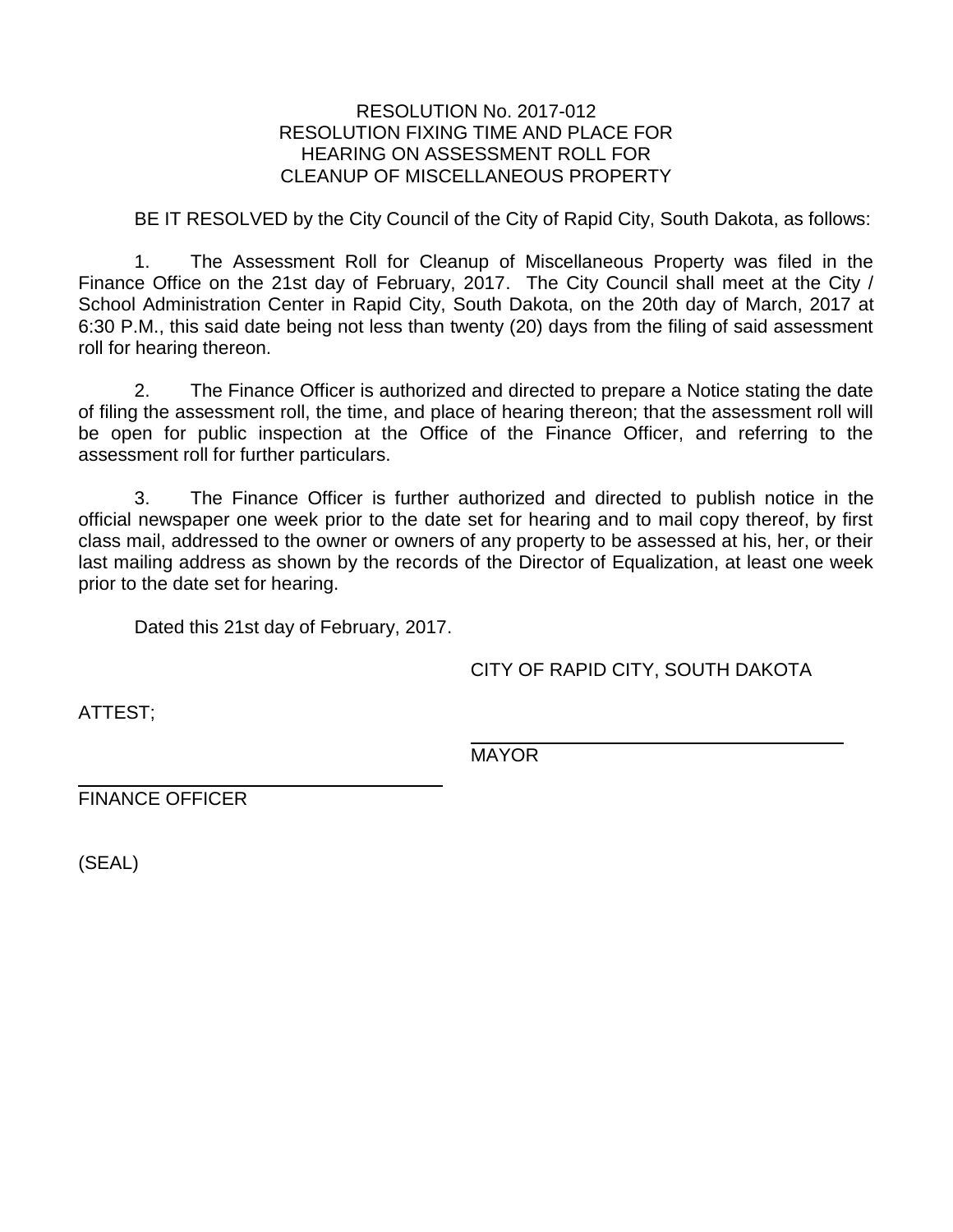## PUBLISH: February 25, 2017 E-MAIL: February 22, 2017

## NOTICE OF HEARING ON ASSESSMENT ROLL FOR CLEANUP OF MISCELLANEOUS PROPERTY

NOTICE IS HEREBY GIVEN that the following Assessment Roll of the City of Rapid City was duly filed in the City Finance Office on the 21st day of February, 2017 and is thereupon open for inspection. The City Council of Rapid City shall meet on the 20th day of March, 2017 at 6:30 P.M. for hearing on this assessment roll and any objections thereto.

Reference is made to the assessment roll for further particulars.

Pauline Sumption Finance Officer City of Rapid City, South Dakota

(Published once at the total approximate cost of \_\_\_\_\_\_\_\_\_\_\_\_\_\_\_\_\_\_\_\_\_\_\_\_\_)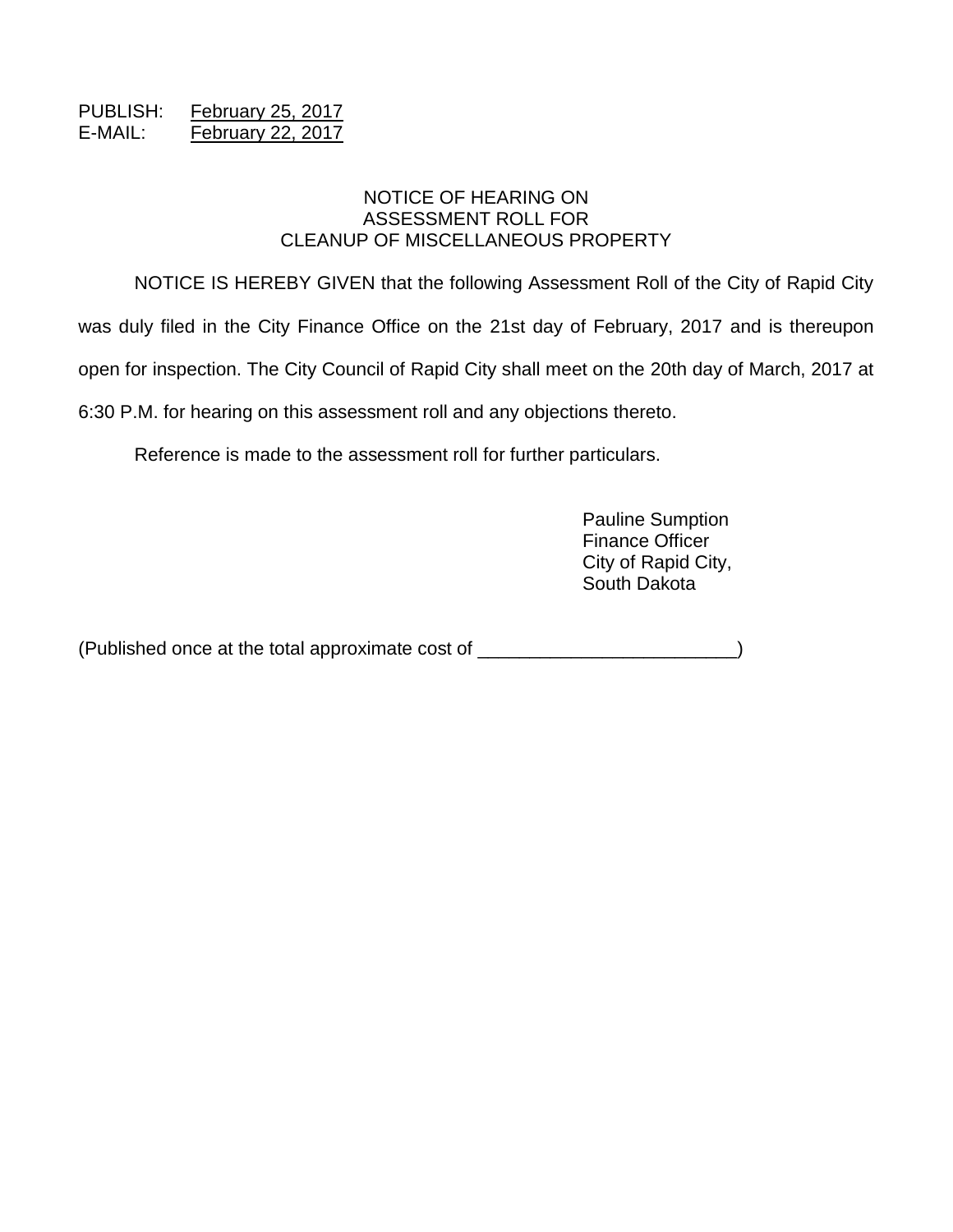## ASSESSMENT ROLL FOR CLEANUP OF MISCELLANEOUS PROPERTY Resolution (2017-012)

|    | <b>Property Owner</b>                                                                  | <b>Legal Description</b>                                                                                           | Assessment |
|----|----------------------------------------------------------------------------------------|--------------------------------------------------------------------------------------------------------------------|------------|
| 1. | Holding Hausen Investment Properties<br>515 South Street, Apt 2<br>Rapid City SD 57701 | Block 19<br>Lot 42-43<br>North Rapid<br>736 N 7th Street<br>PIN: 36484                                             | \$382.00   |
| 2. | Venkata Gadhamshetty and<br>Kavitha Konduru<br>4317 Donegal Way<br>Rapid City SD 57702 | Block 6<br>Lot 5<br><b>Red Rock Meadows</b><br>4317 Donegal Way<br>PIN: 59836                                      | \$187.00   |
| 3. | <b>Brian and Cristen Niemann</b><br>4101 Troon Ct<br>Rapid City SD 57702               | Block 3<br>Lot 28<br><b>Red Rock Meadows</b><br>4101 Troon Ct<br>PIN: 58483                                        | \$187.00   |
| 4. | <b>Susan Campo Family Trust</b><br>414 Columbus Street<br>Rapid City SD 57701          | Block 116<br>Lot 25-26 & W1/2 of Lot 27<br><b>Original Town of Rapid City</b><br>414 Columbus Street<br>PIN: 35085 | \$187.00   |
| 5. | <b>William Engel</b><br>4150 Canyon Lake Drive<br>Rapid City SD 57702                  | (No Block)<br>Sec 9 NW1/4 NW1/4; Tract<br>D of Lot 2 less H-1<br>Schamber<br>4150 Canyon Lake Drive<br>PIN: 30788  | \$187.00   |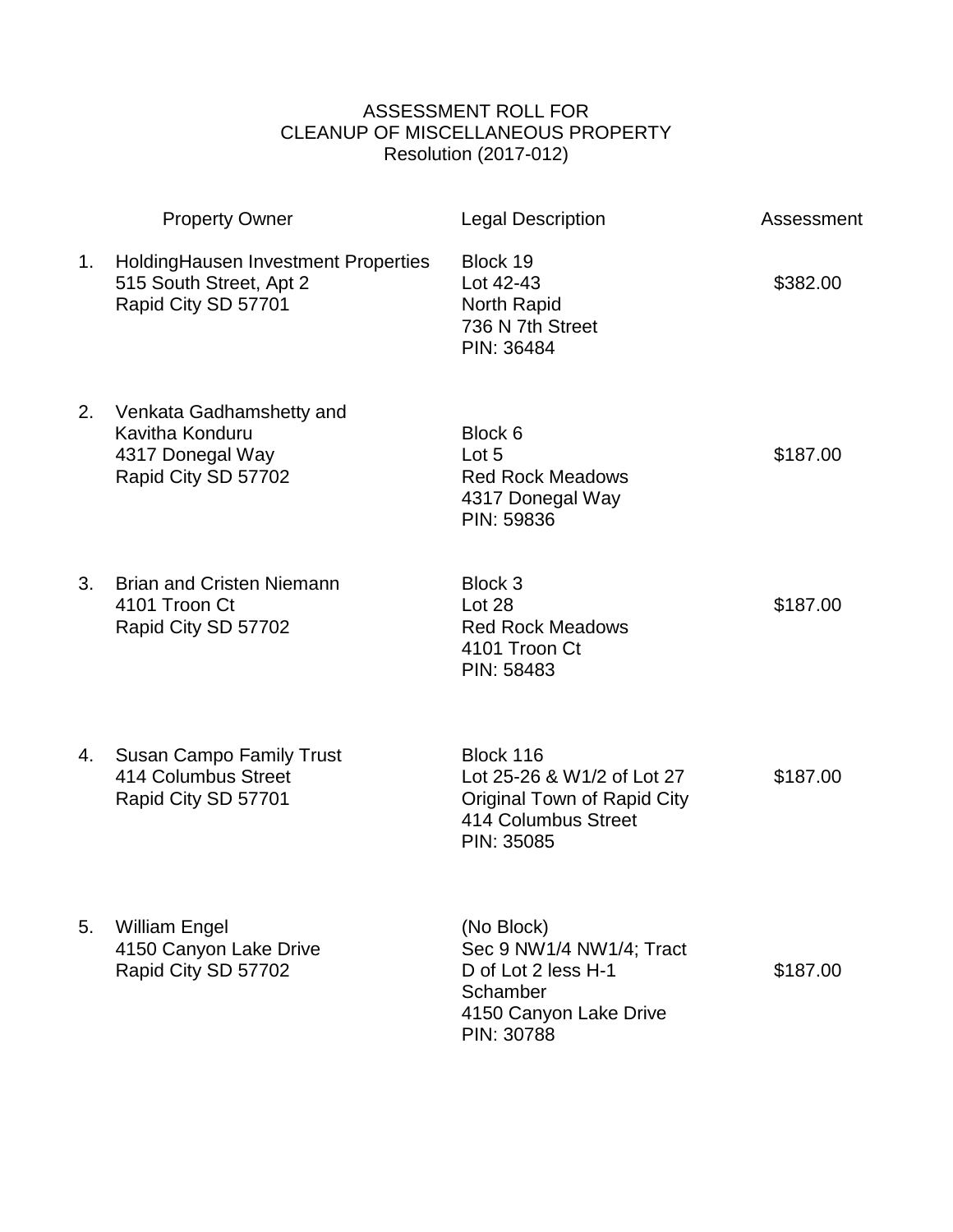| 6. | Amanda and Lance Buffington<br>2404 Jackson Blvd<br>Rapid City SD 57702    | Block 1<br>Lot 9<br>Midwestern #2<br>2404 Jackson Blvd<br>PIN: 25723                                                                                                       | \$187.00 |
|----|----------------------------------------------------------------------------|----------------------------------------------------------------------------------------------------------------------------------------------------------------------------|----------|
| 7. | John Berg<br>2216 Alamo Dr<br>Rapid City SD 57702                          | Block 4<br>Lot 4<br><b>Mountain View</b><br>2216 Alamo Dr<br>PIN: 26229                                                                                                    | \$187.00 |
| 8. | Thompson Realty Investments LLC<br>334 Cleveland St<br>Rapid City SD 57701 | Block 7<br>N70' of W55.15' of E155.15'<br>of Lot 13<br><b>Boulevard Addn</b><br>1318 1/2 Quincy Street<br>PIN: 20472                                                       | \$332.00 |
| 9. | <b>Hall Trust</b><br>25140 Las Palmeras<br>Temecula CA 92590               | Block 2<br>Lot 35-38 of Lot 3 in NE1/4<br>NW1/4 less Lot H1 of Said Lot 38<br>1 North; 7 East; Sec 9<br>1920 Monte Vista Drive<br>PIN: 30741<br>*Snow removal on 12/30/16* | \$187.00 |
|    | 10. Hall Trust<br>25140 Las Palmeras<br>Temecula CA 92590                  | Block 2<br>Lot 35-38 of Lot 3 in NE1/4<br>NW1/4 less H1 of Said Lot 38<br>1 North; 7 East; Sec 9<br>1920 Monte Vista Dr<br>PIN: 30741<br>*Snow removal on 1/6/17*          | \$187.00 |
|    | 11. Audry Kuhnhauser<br>23029 Thunderhead Falls Rd<br>Rapid City SD 57702  | (No block)<br>Lot 3 less Lot H-1<br><b>Bruners Gardens</b><br>3501 Canyon Lake Dr<br>PIN: 35771<br>*Snow removal on 12/30/16*                                              | \$187.00 |